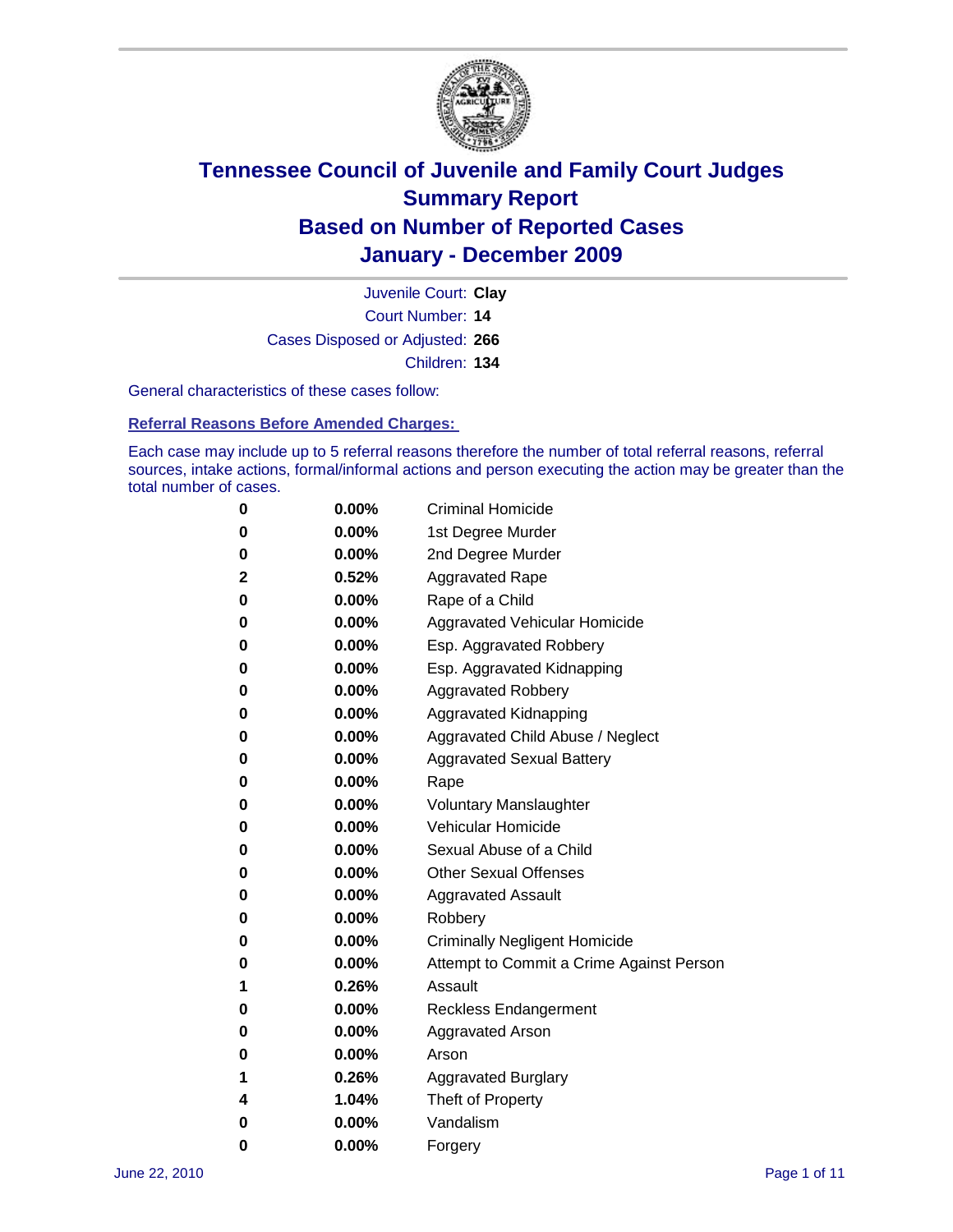

Court Number: **14** Juvenile Court: **Clay** Cases Disposed or Adjusted: **266** Children: **134**

#### **Referral Reasons Before Amended Charges:**

Each case may include up to 5 referral reasons therefore the number of total referral reasons, referral sources, intake actions, formal/informal actions and person executing the action may be greater than the total number of cases.

| $\pmb{0}$ | 0.00%    | <b>Worthless Checks</b>                                     |
|-----------|----------|-------------------------------------------------------------|
| 0         | 0.00%    | Illegal Possession / Fraudulent Use of Credit / Debit Cards |
| 0         | 0.00%    | <b>Burglary</b>                                             |
| 0         | 0.00%    | Unauthorized Use of a Vehicle                               |
| 0         | $0.00\%$ | <b>Cruelty to Animals</b>                                   |
| $\bf{0}$  | 0.00%    | Sale of Controlled Substances                               |
| 2         | 0.52%    | <b>Other Drug Offenses</b>                                  |
| 0         | 0.00%    | Possession of Controlled Substances                         |
| 0         | $0.00\%$ | <b>Criminal Attempt</b>                                     |
| 0         | 0.00%    | Carrying Weapons on School Property                         |
| 0         | $0.00\%$ | Unlawful Carrying / Possession of a Weapon                  |
| 0         | $0.00\%$ | <b>Evading Arrest</b>                                       |
| 0         | 0.00%    | Escape                                                      |
| 0         | 0.00%    | Driving Under Influence (DUI)                               |
| 3         | 0.78%    | Possession / Consumption of Alcohol                         |
| 0         | 0.00%    | Resisting Stop, Frisk, Halt, Arrest or Search               |
| 0         | 0.00%    | <b>Aggravated Criminal Trespass</b>                         |
| 0         | $0.00\%$ | Harassment                                                  |
| 0         | 0.00%    | Failure to Appear                                           |
| 0         | 0.00%    | Filing a False Police Report                                |
| 0         | 0.00%    | Criminal Impersonation                                      |
| 0         | $0.00\%$ | <b>Disorderly Conduct</b>                                   |
| 0         | $0.00\%$ | <b>Criminal Trespass</b>                                    |
| 0         | 0.00%    | Public Intoxication                                         |
| 0         | $0.00\%$ | Gambling                                                    |
| 149       | 38.90%   | <b>Traffic</b>                                              |
| 0         | $0.00\%$ | <b>Local Ordinances</b>                                     |
| 0         | 0.00%    | Violation of Wildlife Regulations                           |
| 0         | $0.00\%$ | Contempt of Court                                           |
| 3         | 0.78%    | Violation of Probation                                      |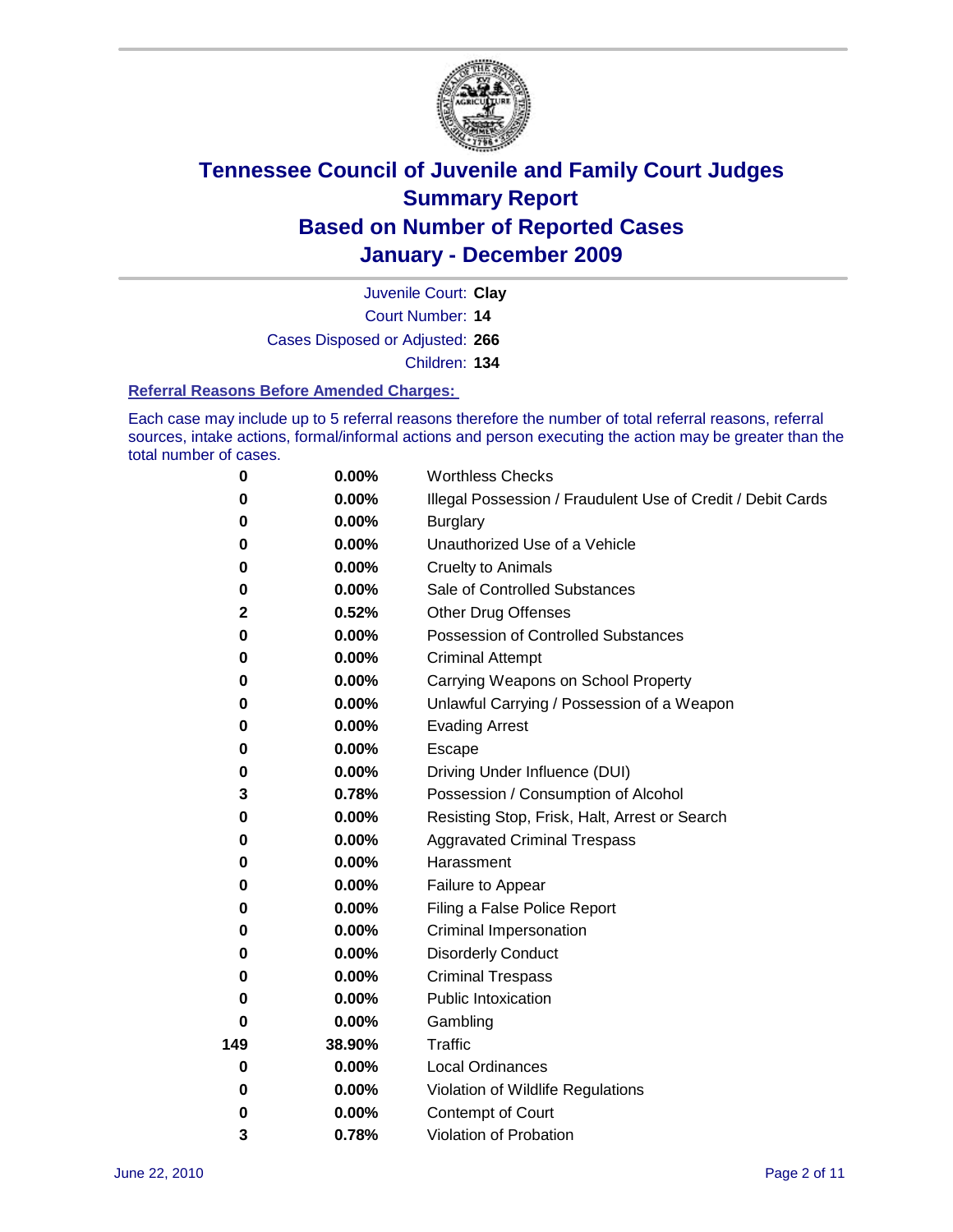

Court Number: **14** Juvenile Court: **Clay** Cases Disposed or Adjusted: **266** Children: **134**

#### **Referral Reasons Before Amended Charges:**

Each case may include up to 5 referral reasons therefore the number of total referral reasons, referral sources, intake actions, formal/informal actions and person executing the action may be greater than the total number of cases.

| 0            | 0.00%    | Violation of Aftercare                 |
|--------------|----------|----------------------------------------|
| 0            | 0.00%    | <b>Unruly Behavior</b>                 |
| $\mathbf{2}$ | 0.52%    | Truancy                                |
| $\bf{0}$     | 0.00%    | In-State Runaway                       |
| $\bf{0}$     | $0.00\%$ | Out-of-State Runaway                   |
| 25           | 6.53%    | Possession of Tobacco Products         |
|              | 0.26%    | Violation of a Valid Court Order       |
| 0            | $0.00\%$ | Violation of Curfew                    |
| 0            | $0.00\%$ | Sexually Abused Child                  |
| $\bf{0}$     | $0.00\%$ | <b>Physically Abused Child</b>         |
| 16           | 4.18%    | Dependency / Neglect                   |
|              | 0.26%    | <b>Termination of Parental Rights</b>  |
| 0            | 0.00%    | <b>Violation of Pretrial Diversion</b> |
| 0            | 0.00%    | Violation of Informal Adjustment       |
| 170          | 44.39%   | <b>Judicial Review</b>                 |
| 0            | $0.00\%$ | <b>Administrative Review</b>           |
| 0            | 0.00%    | <b>Foster Care Review</b>              |
| 0            | $0.00\%$ | Custody                                |
| 0            | 0.00%    | Visitation                             |
| 0            | 0.00%    | Paternity / Legitimation               |
| 0            | 0.00%    | Child Support                          |
| 0            | $0.00\%$ | <b>Request for Medical Treatment</b>   |
| 0            | 0.00%    | <b>Consent to Marry</b>                |
| 3            | 0.78%    | Other                                  |
| 383          | 100.00%  | <b>Total Referrals</b>                 |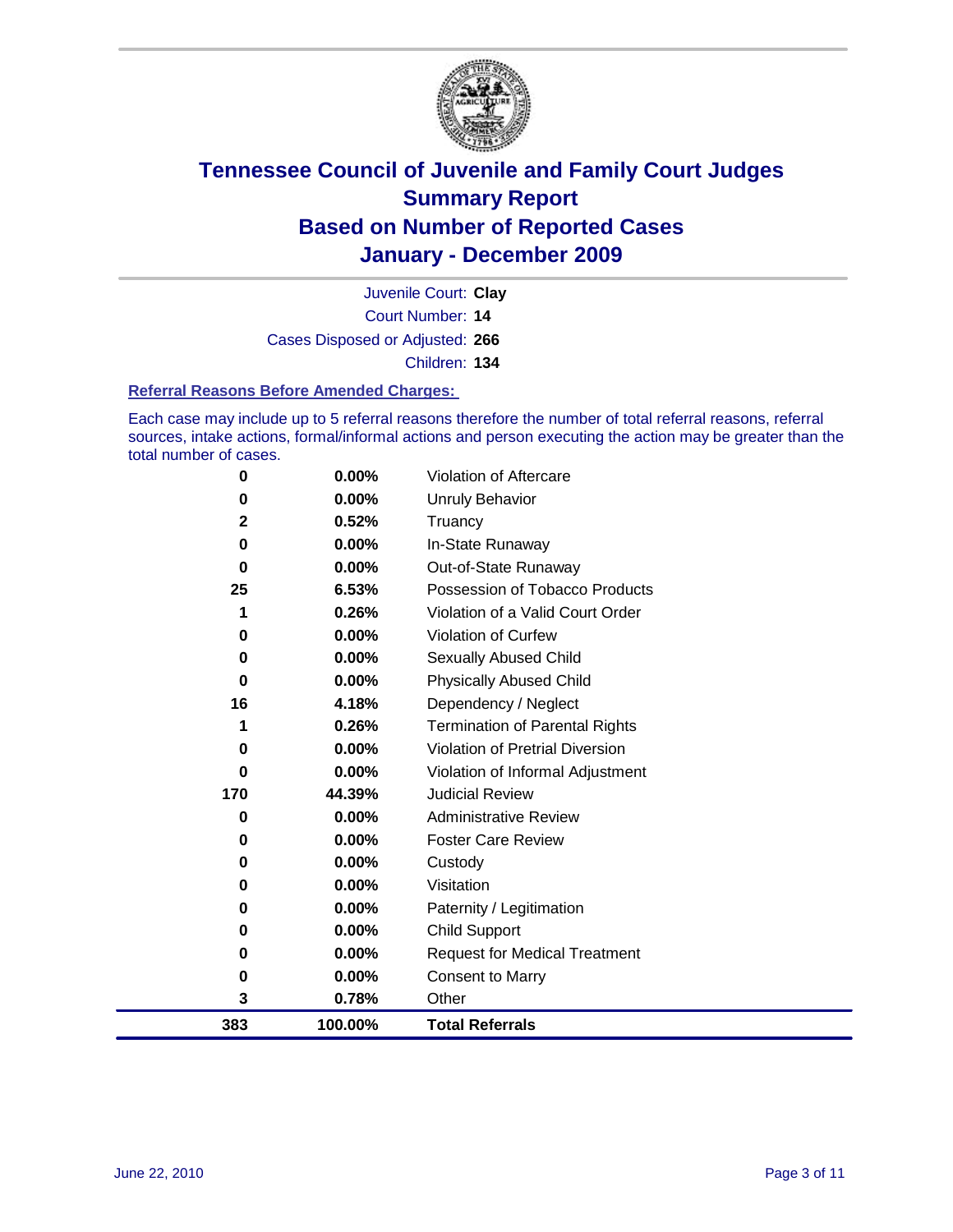

|                            | Juvenile Court: Clay            |                                   |  |  |
|----------------------------|---------------------------------|-----------------------------------|--|--|
|                            | <b>Court Number: 14</b>         |                                   |  |  |
|                            | Cases Disposed or Adjusted: 266 |                                   |  |  |
| Children: 134              |                                 |                                   |  |  |
| <b>Referral Sources: 1</b> |                                 |                                   |  |  |
| 163                        | 42.56%                          | <b>Law Enforcement</b>            |  |  |
| 1                          | 0.26%                           | Parents                           |  |  |
| 8                          | 2.09%                           | <b>Relatives</b>                  |  |  |
| 0                          | 0.00%                           | Self                              |  |  |
| 28                         | 7.31%                           | School                            |  |  |
| 0                          | 0.00%                           | <b>CSA</b>                        |  |  |
| 6                          | 1.57%                           | <b>DCS</b>                        |  |  |
| 0                          | 0.00%                           | <b>Other State Department</b>     |  |  |
| 0                          | 0.00%                           | <b>District Attorney's Office</b> |  |  |
| 175                        | 45.69%                          | <b>Court Staff</b>                |  |  |
| 0                          | 0.00%                           | Social Agency                     |  |  |
| 0                          | 0.00%                           | <b>Other Court</b>                |  |  |
| $\mathbf 2$                | 0.52%                           | Victim                            |  |  |
| $\bf{0}$                   | 0.00%                           | Child & Parent                    |  |  |
| 0                          | 0.00%                           | Hospital                          |  |  |
| 0                          | 0.00%                           | Unknown                           |  |  |
| 0                          | 0.00%                           | Other                             |  |  |
| 383                        | 100.00%                         | <b>Total Referral Sources</b>     |  |  |

#### **Age of Child at Referral: 2**

| 51<br>58<br>1<br>0 | 38.06%<br>43.28%<br>0.75%<br>$0.00\%$ | Ages 15 through 16<br>Ages 17 through 18<br>Ages 19 and Over<br><b>Unknown</b> |
|--------------------|---------------------------------------|--------------------------------------------------------------------------------|
|                    |                                       |                                                                                |
|                    |                                       |                                                                                |
|                    |                                       |                                                                                |
|                    |                                       |                                                                                |
| 8                  | 5.97%                                 | Ages 13 through 14                                                             |
| $\mathbf{2}$       | 1.49%                                 | Ages 11 through 12                                                             |
| 14                 |                                       | Ages 10 and Under                                                              |
|                    |                                       | 10.45%                                                                         |

<sup>1</sup> If different than number of Referral Reasons (383), verify accuracy of your court's data.

<sup>2</sup> One child could be counted in multiple categories, verify accuracy of your court's data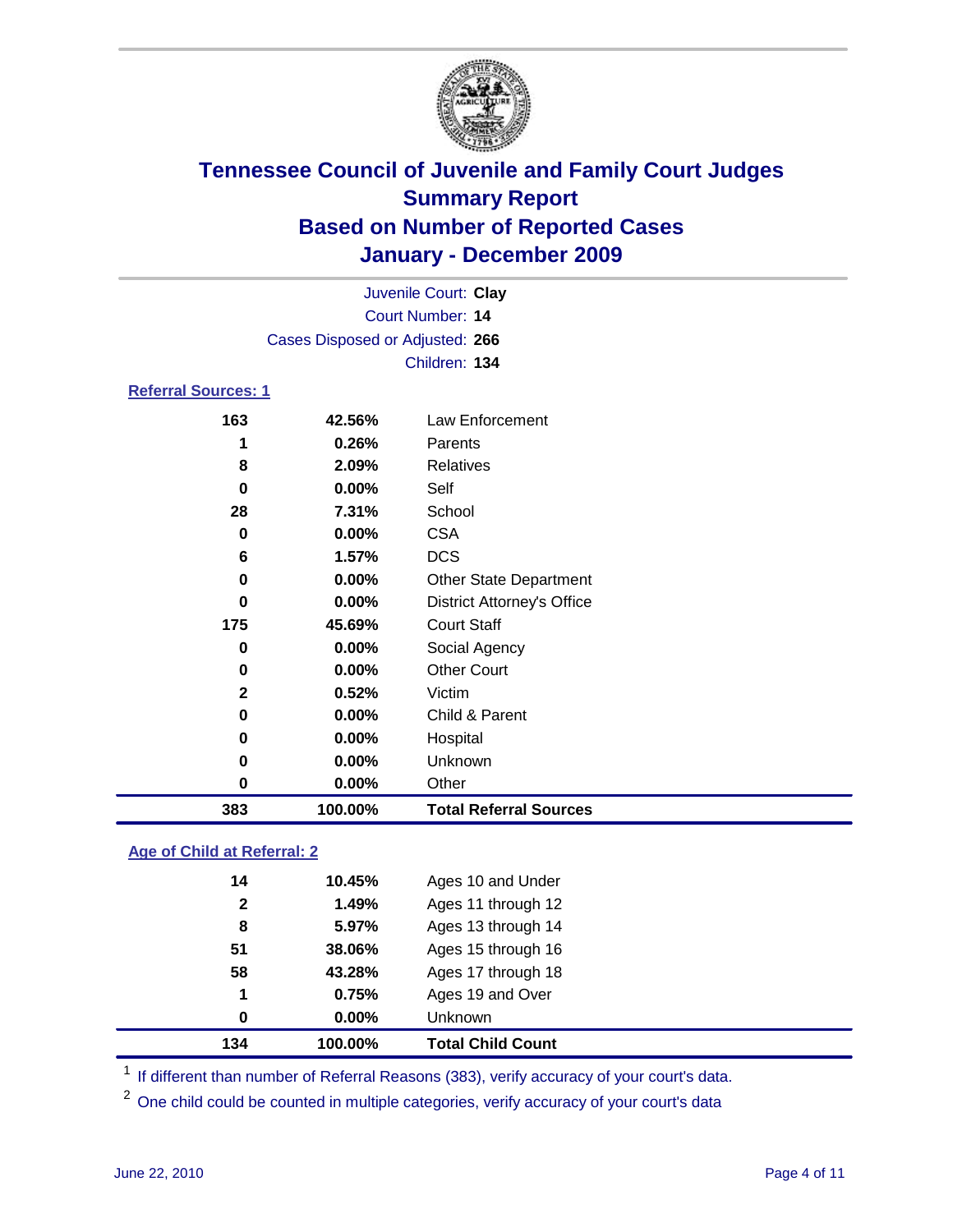

| Juvenile Court: Clay                    |                                 |                          |  |
|-----------------------------------------|---------------------------------|--------------------------|--|
|                                         |                                 | Court Number: 14         |  |
|                                         | Cases Disposed or Adjusted: 266 |                          |  |
|                                         |                                 | Children: 134            |  |
| Sex of Child: 1                         |                                 |                          |  |
| 92                                      | 68.66%                          | Male                     |  |
| 42                                      | 31.34%                          | Female                   |  |
| $\bf{0}$                                | 0.00%                           | Unknown                  |  |
| 134                                     | 100.00%                         | <b>Total Child Count</b> |  |
| Race of Child: 1                        |                                 |                          |  |
| 124                                     | 92.54%                          | White                    |  |
| $\mathbf{2}$                            | 1.49%                           | African American         |  |
| 3                                       | 2.24%                           | Native American          |  |
| $\mathbf 0$                             | 0.00%                           | Asian                    |  |
| $\mathbf{2}$                            | 1.49%                           | Mixed                    |  |
| 3                                       | 2.24%                           | Unknown                  |  |
| 134                                     | 100.00%                         | <b>Total Child Count</b> |  |
| <b>Hispanic Origin: 1</b>               |                                 |                          |  |
| $\overline{\mathbf{4}}$                 | 2.99%                           | Yes                      |  |
| 130                                     | 97.01%                          | <b>No</b>                |  |
| $\mathbf 0$                             | 0.00%                           | Unknown                  |  |
| 134                                     | 100.00%                         | <b>Total Child Count</b> |  |
| <b>School Enrollment of Children: 1</b> |                                 |                          |  |
| 117                                     | 87.31%                          | Yes                      |  |
| 12                                      | 8.96%                           | No                       |  |
| 5                                       | 3.73%                           | Unknown                  |  |
| 134                                     | 100.00%                         | <b>Total Child Count</b> |  |

One child could be counted in multiple categories, verify accuracy of your court's data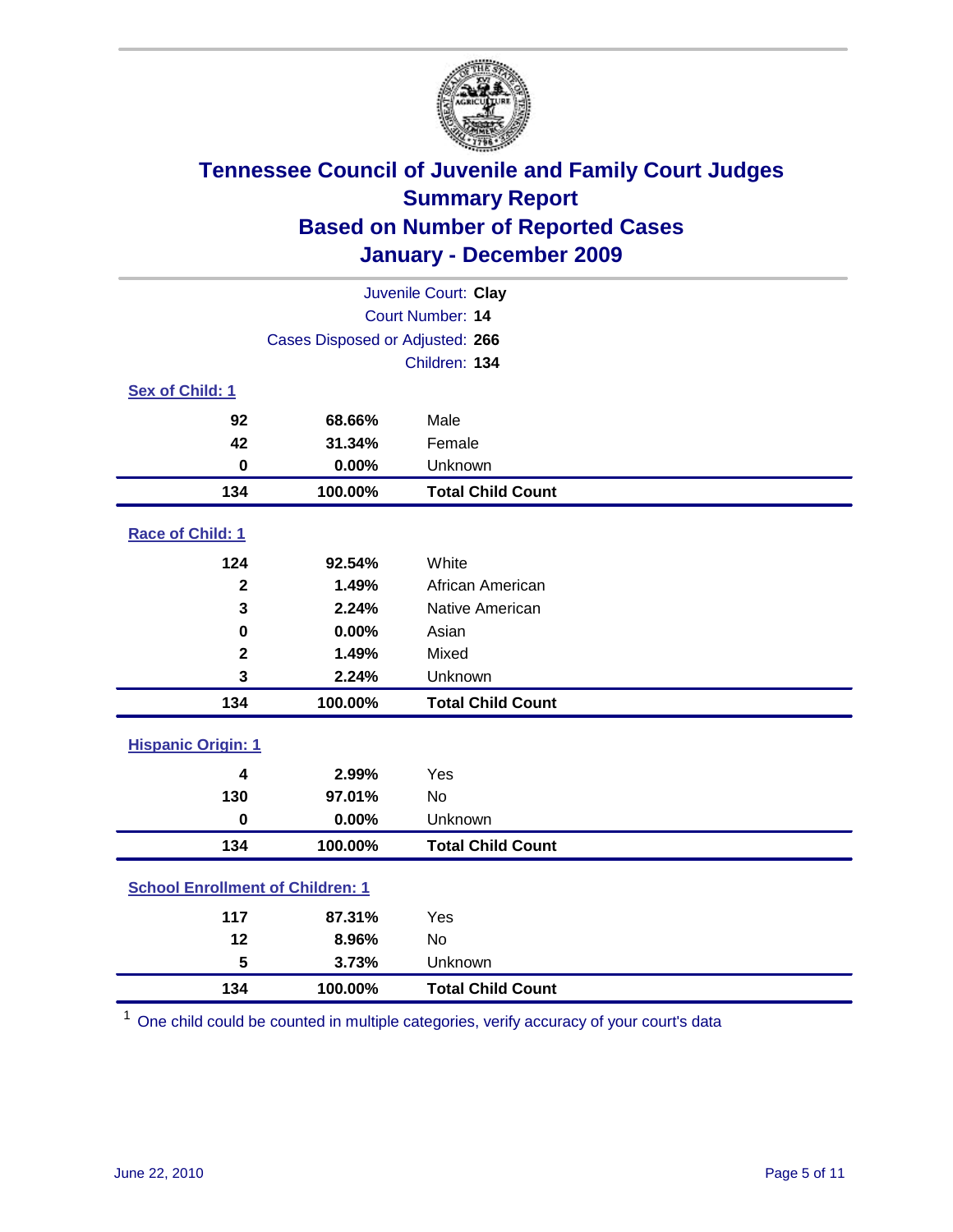

Court Number: **14** Juvenile Court: **Clay** Cases Disposed or Adjusted: **266** Children: **134**

#### **Living Arrangement of Child at Time of Referral: 1**

| 1<br>0<br>1<br>6<br>1 | 0.75%<br>$0.00\%$<br>0.75%<br>4.48%<br>0.75% | In a Residential Center<br>In an Institution<br>Independent<br>Unknown<br>Other |  |
|-----------------------|----------------------------------------------|---------------------------------------------------------------------------------|--|
|                       |                                              |                                                                                 |  |
|                       |                                              |                                                                                 |  |
|                       |                                              |                                                                                 |  |
|                       |                                              |                                                                                 |  |
|                       |                                              |                                                                                 |  |
|                       | $0.00\%$                                     | In a Group Home                                                                 |  |
| 2                     | 1.49%                                        | With Foster Family                                                              |  |
| 2                     | 1.49%                                        | With Adoptive Parents                                                           |  |
| 13                    | 9.70%                                        | <b>With Relatives</b>                                                           |  |
| 3                     | 2.24%                                        | With Father                                                                     |  |
| 38                    | 28.36%                                       | With Mother                                                                     |  |
| 17                    | 12.69%                                       | With Mother and Stepfather                                                      |  |
| 7                     | 5.22%                                        | With Father and Stepmother                                                      |  |
| 43                    | 32.09%                                       | With Both Biological Parents                                                    |  |
|                       | 0                                            |                                                                                 |  |

#### **Type of Detention: 2**

| 266      | 100.00%  | <b>Total Detention Count</b> |
|----------|----------|------------------------------|
| $\bf{0}$ | $0.00\%$ | Other                        |
| 266      | 100.00%  | Does Not Apply               |
| 0        | $0.00\%$ | Unknown                      |
| 0        | $0.00\%$ | <b>Psychiatric Hospital</b>  |
| 0        | 0.00%    | Jail - No Separation         |
| 0        | 0.00%    | Jail - Partial Separation    |
| 0        | $0.00\%$ | Jail - Complete Separation   |
| 0        | 0.00%    | Juvenile Detention Facility  |
| 0        | $0.00\%$ | Non-Secure Placement         |
|          |          |                              |

<sup>1</sup> One child could be counted in multiple categories, verify accuracy of your court's data

<sup>2</sup> If different than number of Cases (266) verify accuracy of your court's data.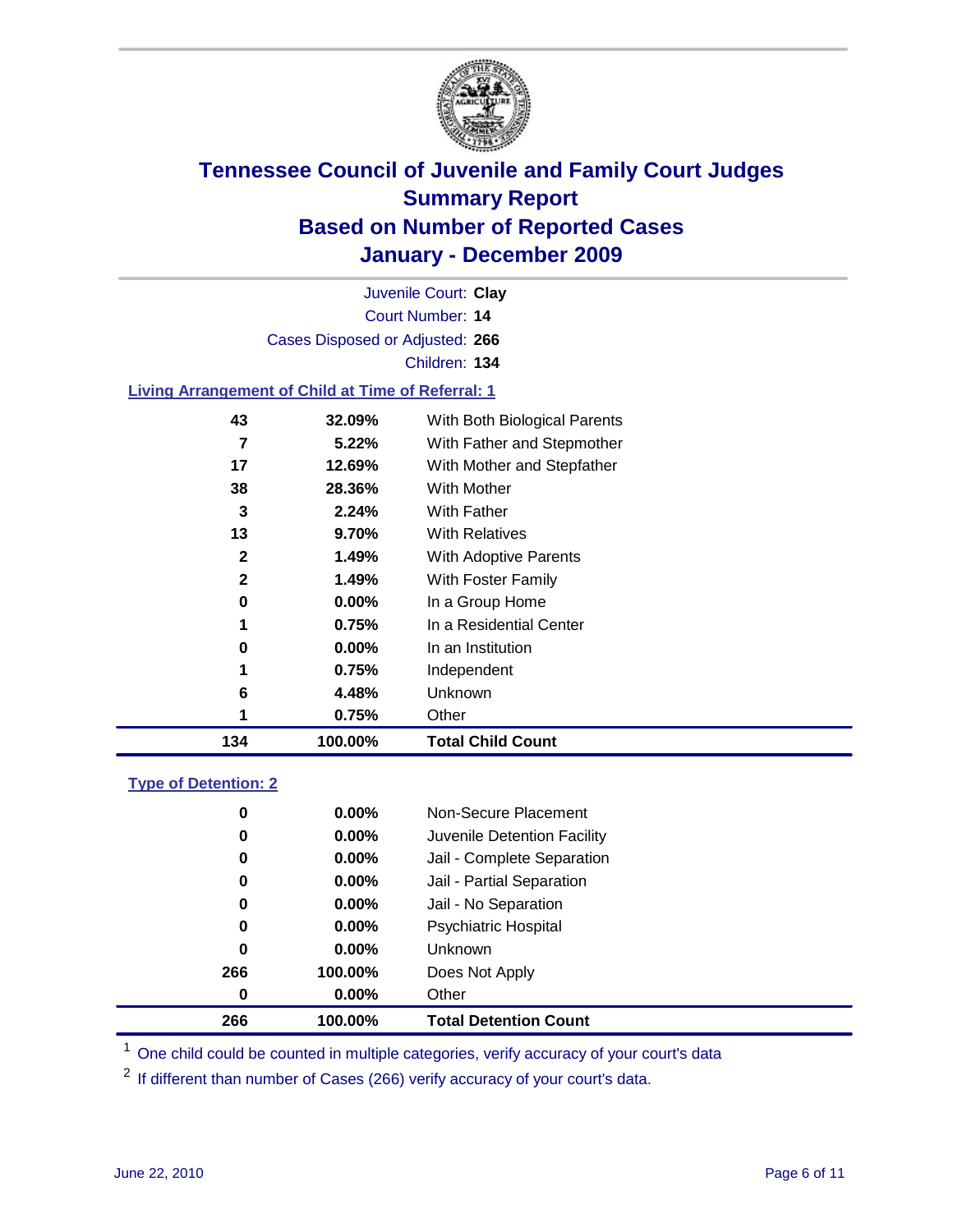

|                                                    | Juvenile Court: Clay |                                      |  |  |  |  |
|----------------------------------------------------|----------------------|--------------------------------------|--|--|--|--|
| Court Number: 14                                   |                      |                                      |  |  |  |  |
| Cases Disposed or Adjusted: 266                    |                      |                                      |  |  |  |  |
| Children: 134                                      |                      |                                      |  |  |  |  |
| <b>Placement After Secure Detention Hearing: 1</b> |                      |                                      |  |  |  |  |
| 0                                                  | 0.00%                | Returned to Prior Living Arrangement |  |  |  |  |
| 0                                                  | 0.00%                | Juvenile Detention Facility          |  |  |  |  |
| 0                                                  | 0.00%                | Jail                                 |  |  |  |  |
| 0                                                  | 0.00%                | Shelter / Group Home                 |  |  |  |  |
| 0                                                  | 0.00%                | <b>Foster Family Home</b>            |  |  |  |  |
| 0                                                  | 0.00%                | Psychiatric Hospital                 |  |  |  |  |
| 0                                                  | 0.00%                | Unknown                              |  |  |  |  |
| 266                                                | 100.00%              | Does Not Apply                       |  |  |  |  |
| 0                                                  | 0.00%                | Other                                |  |  |  |  |
| 266                                                | 100.00%              | <b>Total Placement Count</b>         |  |  |  |  |
| <b>Intake Actions: 2</b>                           |                      |                                      |  |  |  |  |
| 33                                                 | 8.62%                | <b>Petition Filed</b>                |  |  |  |  |
| $\bf{0}$                                           | 0.00%                | <b>Motion Filed</b>                  |  |  |  |  |
| 173                                                | 45.17%               | <b>Citation Processed</b>            |  |  |  |  |
| 0                                                  | 0.00%                | Notification of Paternity Processed  |  |  |  |  |
| 175                                                | 45.69%               | Scheduling of Judicial Review        |  |  |  |  |
| 1                                                  | 0.26%                | Scheduling of Administrative Review  |  |  |  |  |
| 0                                                  | 0.00%                | Scheduling of Foster Care Review     |  |  |  |  |
| 0                                                  | 0.00%                | Unknown                              |  |  |  |  |
| 0                                                  | 0.00%                | Does Not Apply                       |  |  |  |  |
| 1                                                  | 0.26%                | Other                                |  |  |  |  |

<sup>1</sup> If different than number of Cases (266) verify accuracy of your court's data.

**100.00% Total Intake Count**

<sup>2</sup> If different than number of Referral Reasons (383), verify accuracy of your court's data.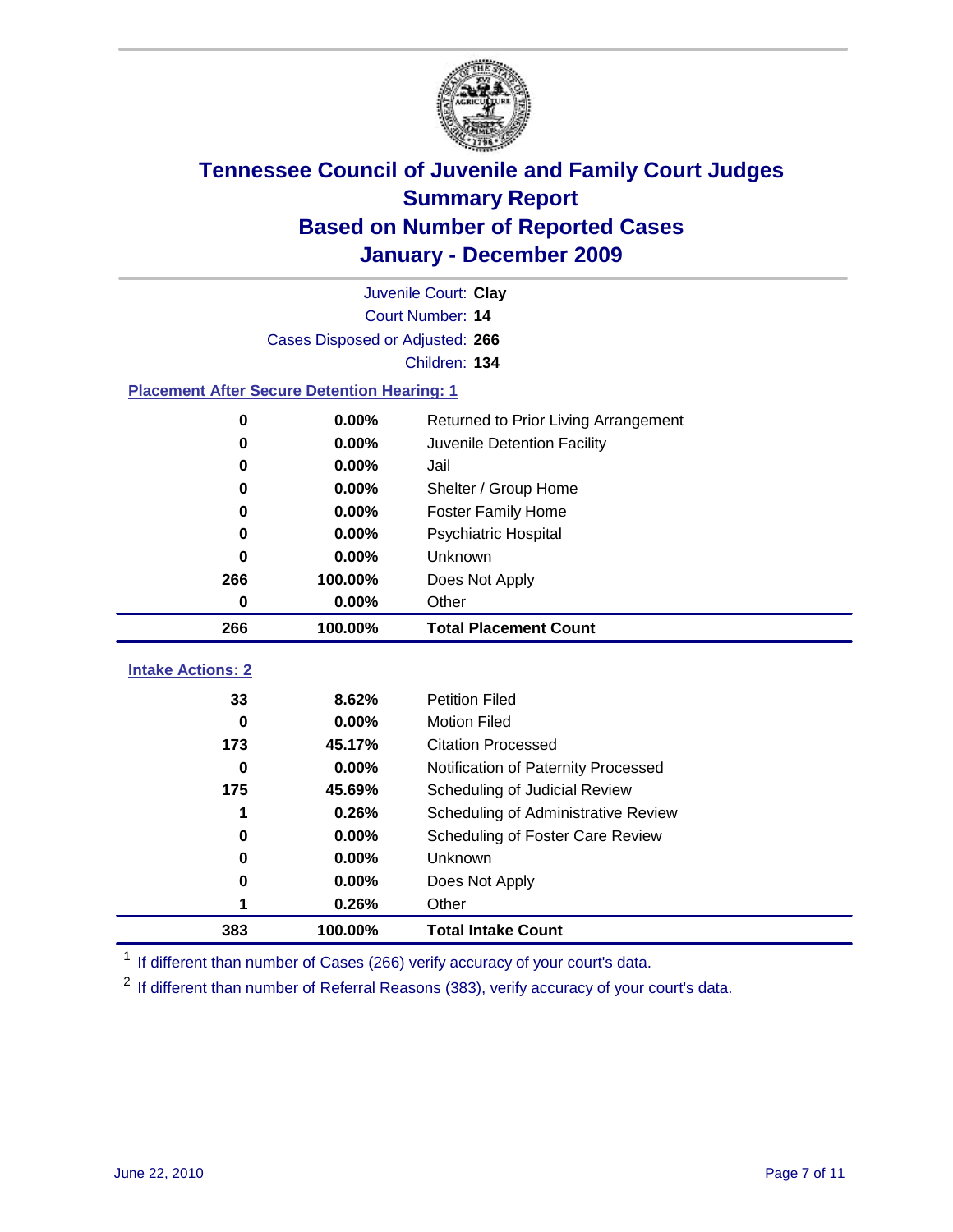

Court Number: **14** Juvenile Court: **Clay** Cases Disposed or Adjusted: **266** Children: **134**

#### **Last Grade Completed by Child: 1**

| $\bf 6$                                 | 4.48%   | Too Young for School         |  |
|-----------------------------------------|---------|------------------------------|--|
| 2                                       | 1.49%   | Preschool                    |  |
| 1                                       | 0.75%   | Kindergarten                 |  |
| $\mathbf 0$                             | 0.00%   | 1st Grade                    |  |
| 3                                       | 2.24%   | 2nd Grade                    |  |
| 2                                       | 1.49%   | 3rd Grade                    |  |
| $\bf{0}$                                | 0.00%   | 4th Grade                    |  |
| $\mathbf 2$                             | 1.49%   | 5th Grade                    |  |
| $\mathbf 2$                             | 1.49%   | 6th Grade                    |  |
| $\mathbf{2}$                            | 1.49%   | 7th Grade                    |  |
| 14                                      | 10.45%  | 8th Grade                    |  |
| 17                                      | 12.69%  | 9th Grade                    |  |
| 33                                      | 24.63%  | 10th Grade                   |  |
| 37                                      | 27.61%  | 11th Grade                   |  |
| $\pmb{0}$                               | 0.00%   | 12th Grade                   |  |
| $\mathbf 0$                             | 0.00%   | Non-Graded Special Ed        |  |
| 3                                       | 2.24%   | <b>GED</b>                   |  |
| 3                                       | 2.24%   | Graduated                    |  |
| $\bf{0}$                                | 0.00%   | <b>Never Attended School</b> |  |
| 7                                       | 5.22%   | Unknown                      |  |
| $\bf{0}$                                | 0.00%   | Other                        |  |
| 134                                     | 100.00% | <b>Total Child Count</b>     |  |
| <b>Enrolled in Special Education: 1</b> |         |                              |  |

One child could be counted in multiple categories, verify accuracy of your court's data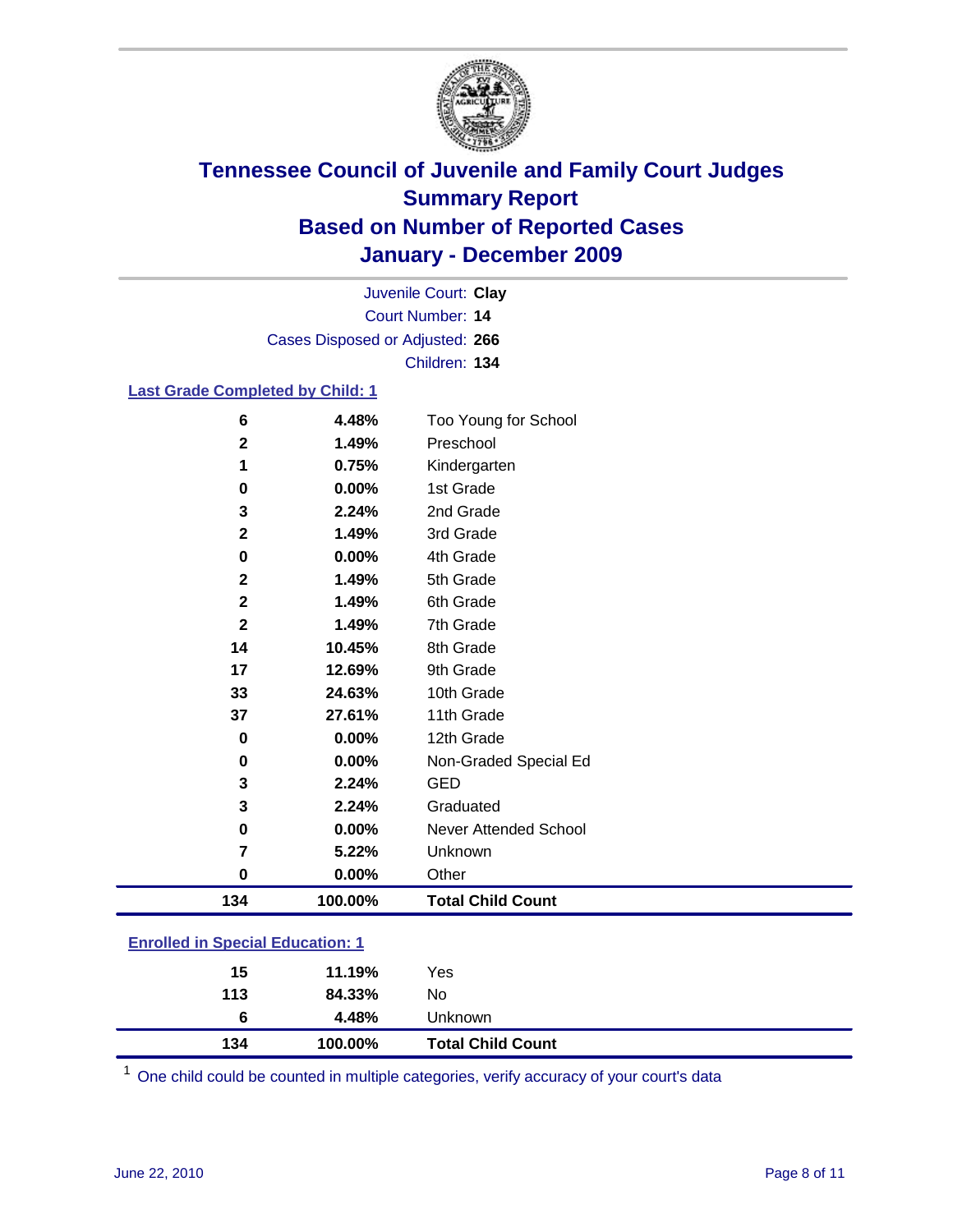

|                              | Juvenile Court: Clay            |                           |  |  |  |
|------------------------------|---------------------------------|---------------------------|--|--|--|
| Court Number: 14             |                                 |                           |  |  |  |
|                              | Cases Disposed or Adjusted: 266 |                           |  |  |  |
|                              | Children: 134                   |                           |  |  |  |
| <b>Action Executed By: 1</b> |                                 |                           |  |  |  |
| 290                          | 75.72%                          | Judge                     |  |  |  |
| 93                           | 24.28%                          | Referee                   |  |  |  |
| 0                            | $0.00\%$                        | <b>YSO</b>                |  |  |  |
| $\bf{0}$                     | $0.00\%$                        | Other                     |  |  |  |
| 0                            | $0.00\%$                        | Unknown                   |  |  |  |
| 383                          | 100.00%                         | <b>Total Action Count</b> |  |  |  |

### **Formal / Informal Actions: 1**

| 65           | 16.97%   | Dismissed                                        |
|--------------|----------|--------------------------------------------------|
| 5            | 1.31%    | Retired / Nolle Prosequi                         |
| 5            | 1.31%    | <b>Complaint Substantiated Delinquent</b>        |
| 79           | 20.63%   | <b>Complaint Substantiated Status Offender</b>   |
| $\mathbf{2}$ | 0.52%    | <b>Complaint Substantiated Dependent/Neglect</b> |
| 0            | $0.00\%$ | <b>Complaint Substantiated Abused</b>            |
| 0            | $0.00\%$ | <b>Complaint Substantiated Mentally III</b>      |
| 0            | $0.00\%$ | Informal Adjustment                              |
|              | 0.26%    | <b>Pretrial Diversion</b>                        |
| 0            | $0.00\%$ | <b>Transfer to Adult Court Hearing</b>           |
| 0            | 0.00%    | Charges Cleared by Transfer to Adult Court       |
| 5            | 1.31%    | Special Proceeding                               |
| 84           | 21.93%   | <b>Review Concluded</b>                          |
| 137          | 35.77%   | Case Held Open                                   |
| 0            | $0.00\%$ | Other                                            |
| 0            | $0.00\%$ | <b>Unknown</b>                                   |
| 383          | 100.00%  | <b>Total Action Count</b>                        |

<sup>1</sup> If different than number of Referral Reasons (383), verify accuracy of your court's data.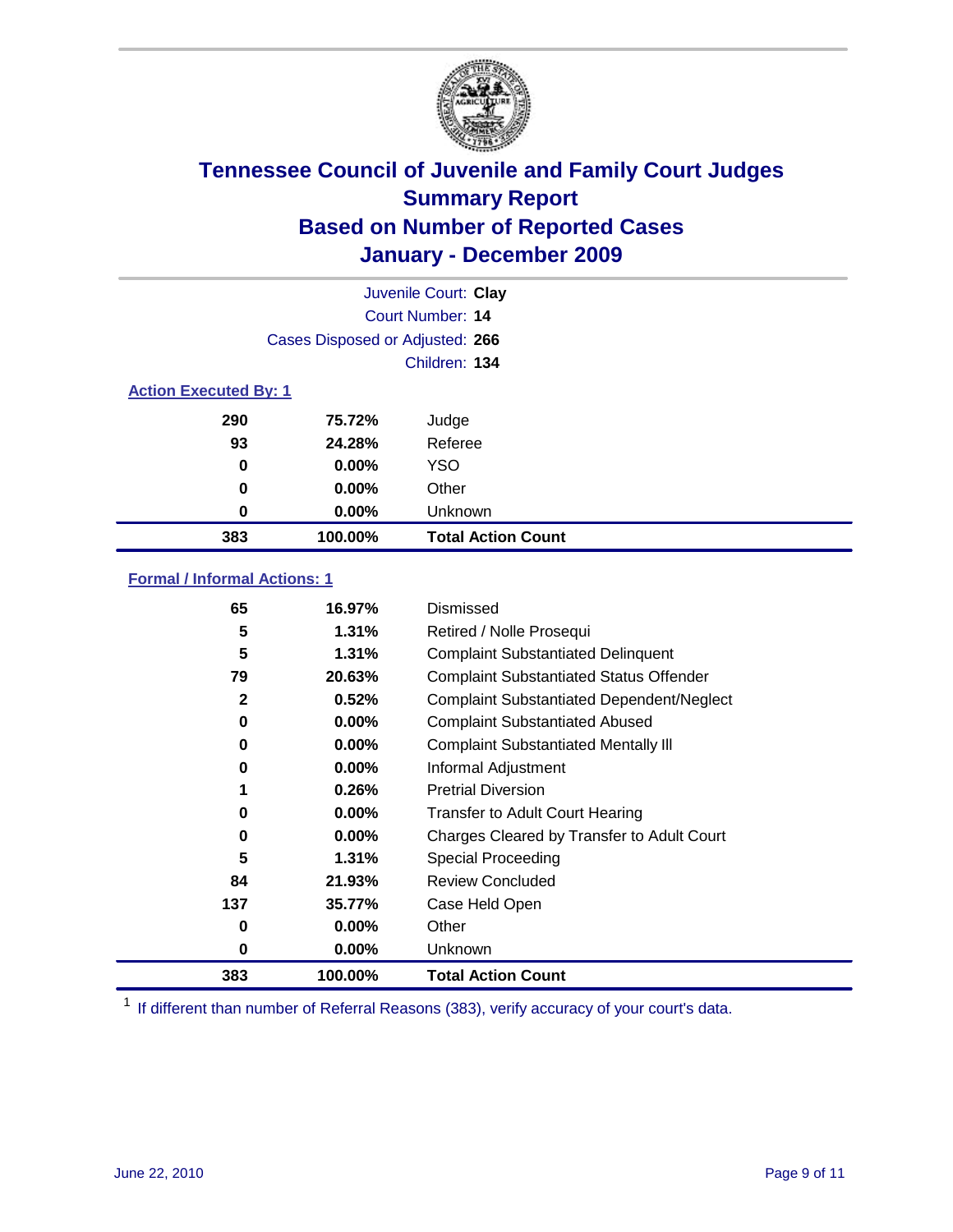

|                       |                                 | Juvenile Court: Clay                                  |
|-----------------------|---------------------------------|-------------------------------------------------------|
|                       |                                 | Court Number: 14                                      |
|                       | Cases Disposed or Adjusted: 266 |                                                       |
|                       |                                 | Children: 134                                         |
| <b>Case Outcomes:</b> |                                 | There can be multiple outcomes for one child or case. |
| 87                    | 24.30%                          | <b>Case Dismissed</b>                                 |
| 13                    | 3.63%                           | Case Retired or Nolle Prosequi                        |
| 0                     | 0.00%                           | Warned / Counseled                                    |
| 107                   | 29.89%                          | <b>Held Open For Review</b>                           |
| 0                     | 0.00%                           | Supervision / Probation to Juvenile Court             |
| 30                    | 8.38%                           | <b>Probation to Parents</b>                           |
| 1                     | 0.28%                           | Referral to Another Entity for Supervision / Service  |
| 0                     | 0.00%                           | Referred for Mental Health Counseling                 |
| 1                     | 0.28%                           | Referred for Alcohol and Drug Counseling              |
| 0                     | 0.00%                           | <b>Referred to Alternative School</b>                 |
| 0                     | 0.00%                           | Referred to Private Child Agency                      |
| 29                    | 8.10%                           | Referred to Defensive Driving School                  |
| 0                     | 0.00%                           | Referred to Alcohol Safety School                     |
| 1                     | 0.28%                           | Referred to Juvenile Court Education-Based Program    |
| 0                     | 0.00%                           | Driver's License Held Informally                      |
| 0                     | 0.00%                           | <b>Voluntary Placement with DMHMR</b>                 |
| 0                     | 0.00%                           | <b>Private Mental Health Placement</b>                |
| 0                     | 0.00%                           | <b>Private MR Placement</b>                           |
| 0                     | 0.00%                           | Placement with City/County Agency/Facility            |
| 2                     | 0.56%                           | Placement with Relative / Other Individual            |
| 44                    | 12.29%                          | Fine                                                  |
| 3                     | 0.84%                           | <b>Public Service</b>                                 |
| 0                     | 0.00%                           | Restitution                                           |
| 0                     | 0.00%                           | <b>Runaway Returned</b>                               |
| 1                     | 0.28%                           | No Contact Order                                      |
| 0                     | 0.00%                           | Injunction Other than No Contact Order                |
| 0                     | 0.00%                           | <b>House Arrest</b>                                   |
| 1                     | 0.28%                           | <b>Court Defined Curfew</b>                           |
| 0                     | 0.00%                           | Dismissed from Informal Adjustment                    |
| 0                     | 0.00%                           | <b>Dismissed from Pretrial Diversion</b>              |
| 1                     | 0.28%                           | <b>Released from Probation</b>                        |
| 0                     | 0.00%                           | <b>Transferred to Adult Court</b>                     |
| 0                     | $0.00\%$                        | <b>DMHMR Involuntary Commitment</b>                   |